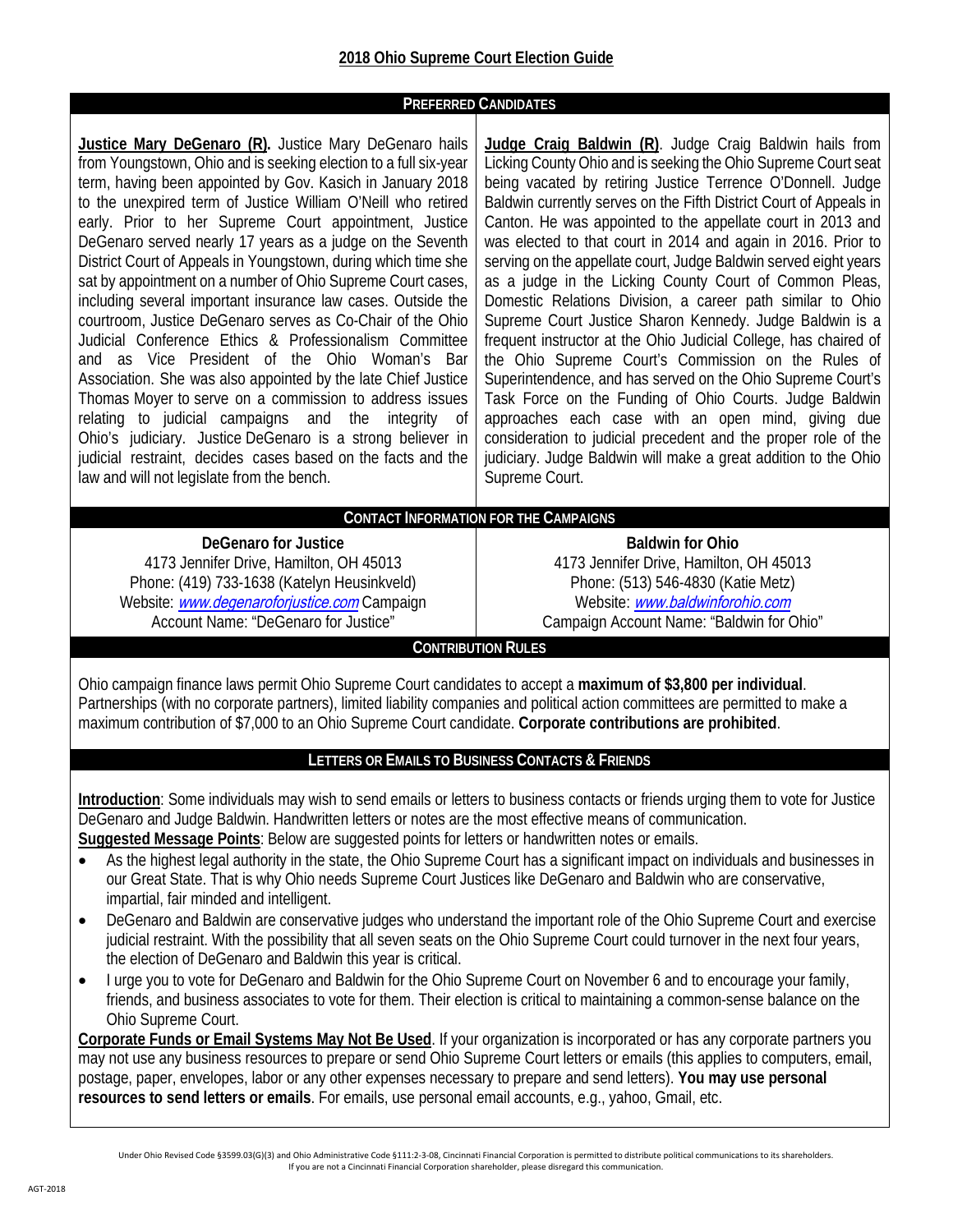#### The Importance of the 2018 Ohio Supreme Court Elections

Ohio enjoys an economic climate that allows businesses to grow and its residents to earn fair wages and pay fair prices for the goods and services they receive. Key to the sustainability of this favorable environment is a fairminded Ohio Supreme Court that interprets the law, but doesn't make it; that respects precedent; and that fairly calls the balls and strikes as it applies the law to the facts in any given case. It hasn't always been that way.

It is hard to believe that 16 years have passed since the 2002 election, when the election of Justices Stratton and O'Connor flipped the Ohio Supreme Court from a 4-3 trial lawyer majority to a 4-3 common sense majority. Unfortunately, memories have faded and few remember just how challenging the Ohio Supreme Court was before 2002:

A ruling by Ohio Supreme Court holding that commercial auto policies provided personal UM/UIM coverage to the employees of the insured while driving their own vehicles on personal business. *Scott-Pontzer v. Liberty Mut. Fire Ins. Co.* (1999), 85 Ohio St.3d 660.

A ruling by the Ohio Supreme Court that "rewrote" the requirements of the UM/UIM waiver statute and rendered thousands of UM/UIM rejections invalid. *Linko v. Indemnity Ins. Co. of North America* (2000), 90 Ohio St.3d 445.

Three members of the Ohio Supreme Court agreed that a helicopter is a motor vehicle for purposes of the Ohio UM/UIM law and that UM/UIM coverage should apply to claims arising from the crash of a helicopter. *Delli Bovi v. Pacific Indemnity Co*. (1999), 85 Ohio St.3d 343.

Justice Paul Pfeifer, who voted against the insurers in *Scott-Pontzer, Linko* and *Delli Bovi,* quipped in 1994 that he changed more laws in his first year on the Ohio Supreme Court than he did in more than a decade in the Ohio Senate, "It's a lot easier to get four votes."

Believe it or not, these are all true stories. This is why the 2018 Ohio Supreme Court election cannot be taken for granted. A loss of two seats this year and two seats in 2020 could take us right back to the pre-2002 Ohio Supreme Court, when the majority often ignored the facts and the law in its decision making. Not counting all of the other troublesome UM/UIM cases of that era, the *Scott-Pontzer* and *Linko* decisions added at least \$120 million to our UM/UIM losses by imposing coverage in our policies that was never intended by either the UM/UIM statute or our policy language. Our industry depends on stability and predictability in order to set fair pricing for insurance coverage we intend to provide. We count on our courts generally, and our Ohio Supreme Court in particular, to provide that stability and predictability.

Maintaining that stable and predictable legal environment that is so important for our company and all of Ohio, doesn't happen by itself. It requires all of us to pay attention to these important elections and support the candidates that we believe will best serve these interests.

For 2018, we are endorsing two outstanding candidates who we believe embody the qualities and experienced required of Ohio Supreme Court justices. Justice Mary DeGenaro and Judge Craig Baldwin are fair and impartial jurists who decide cases based on the facts and the law and do not legislate from the bench. You can learn more about them on the information sheet on the back side of this page.

If you have any questions or need more information about the 2018 Ohio Supreme Court election, please contact Cincinnati Financial's Government Relations Officer, Scott Gilliam, 513-607-5717 or *[scott\\_gilliam@cinfin.com](mailto:scott_gilliam@cinfin.com)*.

Under Ohio Revised Code §3599.03(G)(3) and Ohio Administrative Code §111:2-3-08, Cincinnati Financial Corporation is permitted to distribute political communications to its shareholders. If you are not a shareholder of Cincinnati Financial Corporation, please disregard this communication.